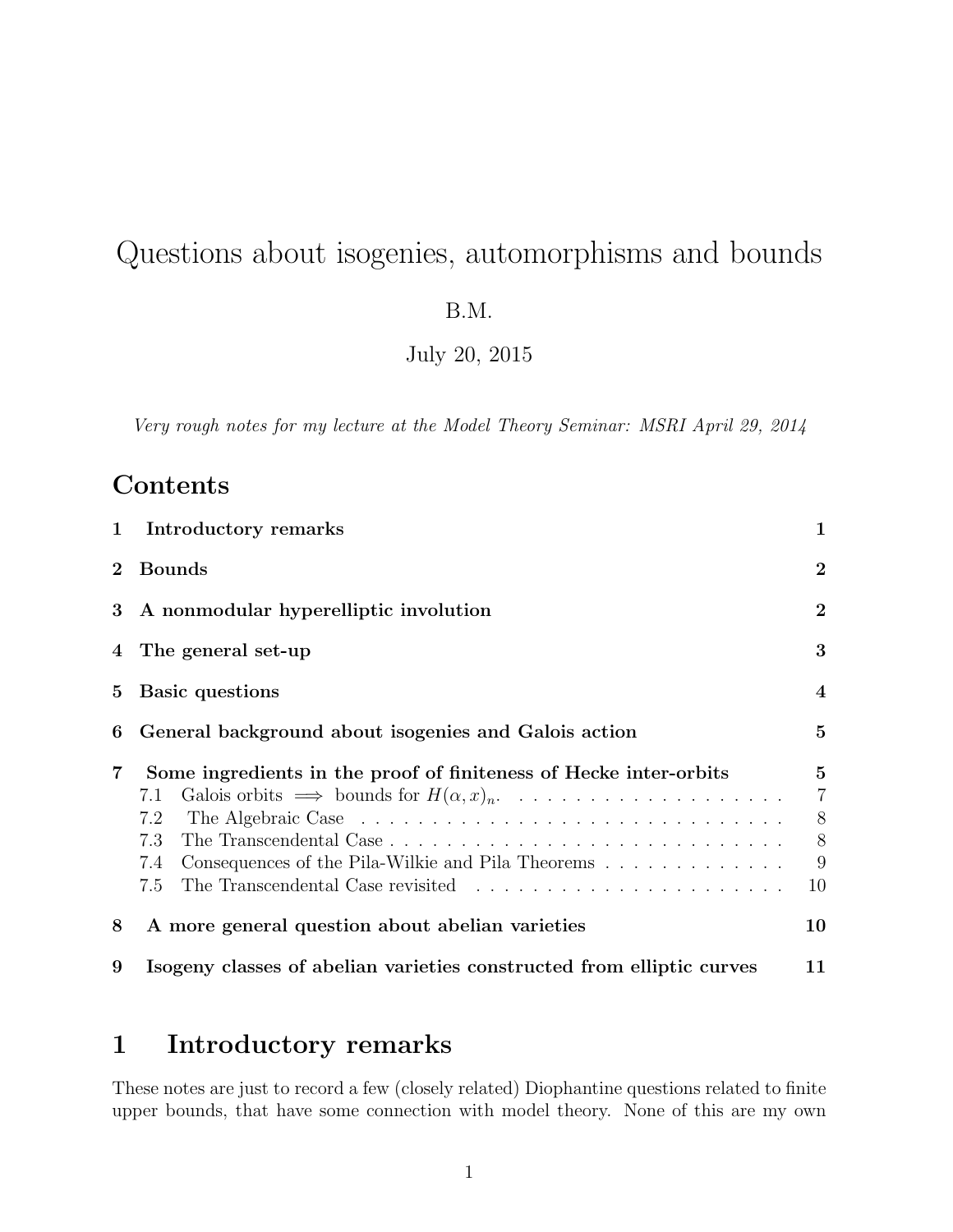results. I'm just formulating some things of interest that one can easily read off from the literature<sup>1</sup>. A number of people have helped me think a bit about some of them and have made computations related to them<sup>2</sup>.

In all the cases we'll discuss, the bounds attained come from (model-theoretic) consideration of specific pairs of algebraic varieties yoked together by the existence of a (transcendental) analytic mapping from an open domain of the one onto an open domain of the other. The prototype of this structure is, of course, the exponential function mapping the additive group to the multiplicative group, or the elliptic modular function,  $z \mapsto j(z)$ , that maps the upper half plane onto the entire complex plane, or finite products of these.

### 2 Bounds

Alexandru Buium has a very important technology for producing strikingly explicit bounds in certain situations (e.g., twenty years ago—in [1]—he found an explicit upper bound for the number of points on the intersection a curve of genus  $g > 1$  embedded in an abelian variety defined over a function field with the group of division points of a subgroup of finite rank  $r$  in that abelian variety. For this, Buium had to invent special terminology to describe that huge number–but it was beautifully explicit:  $N(!)^{6N+6}$  where  $N \ge \max(4, q, r)$ . Here  $a(1)^n$  means the *n*-th iterated factorial of a. Explicit effective (doubly exponential) bounds were proved in the context of semi-algebraic varieties over C by Ehud Hrushovski and Anand Pillay [6] for an analogous question regarding transcendental points in the intersection of finite rank subgroups with subvarieties (that don't contain the 'sum' of two proper positive dimensional subvarieties).

In certain cases of interest here, Jim Freitag and Tom Scanlon will also be producing explicit bounds (strikingly smaller). See the forthcoming [4].

## 3 A nonmodular hyperelliptic involution

I have been intrigued for quite a while by the following example. Let X be the modular curve  $X := X_0(37)$  classifying elliptic curves with a chosen 37-isogeny. That is, any (noncuspidal) point  $x \in X$  represents an isomorphism class of pairs  $(E_x, C_x \subset E_x)$  where  $E_x$  is an elliptic curve and  $C_x$  is a subgroup of order 37. Or equivalently one can say that the point represents an isogeny of degree 37,

$$
E_x \to E_{w(x)}
$$

where  $w: X \to X$  is the natural involution—the Atkin-Lehner involution—that sends the pair  $(E, C)$  to  $(E', C')$  where  $E' = E/C$  is the quotient elliptic curve obtained by dividing

<sup>&</sup>lt;sup>1</sup> and that have been—for me–a useful introduction to that literature

<sup>2</sup>Kiren Kedlaya, David Harvey, Kirsten Wickelgren, Jacob Tsimerman, and—in this model theory semester— discussion and correspondence with Jim Freitag, Tom Scanlon and Alexandru Buium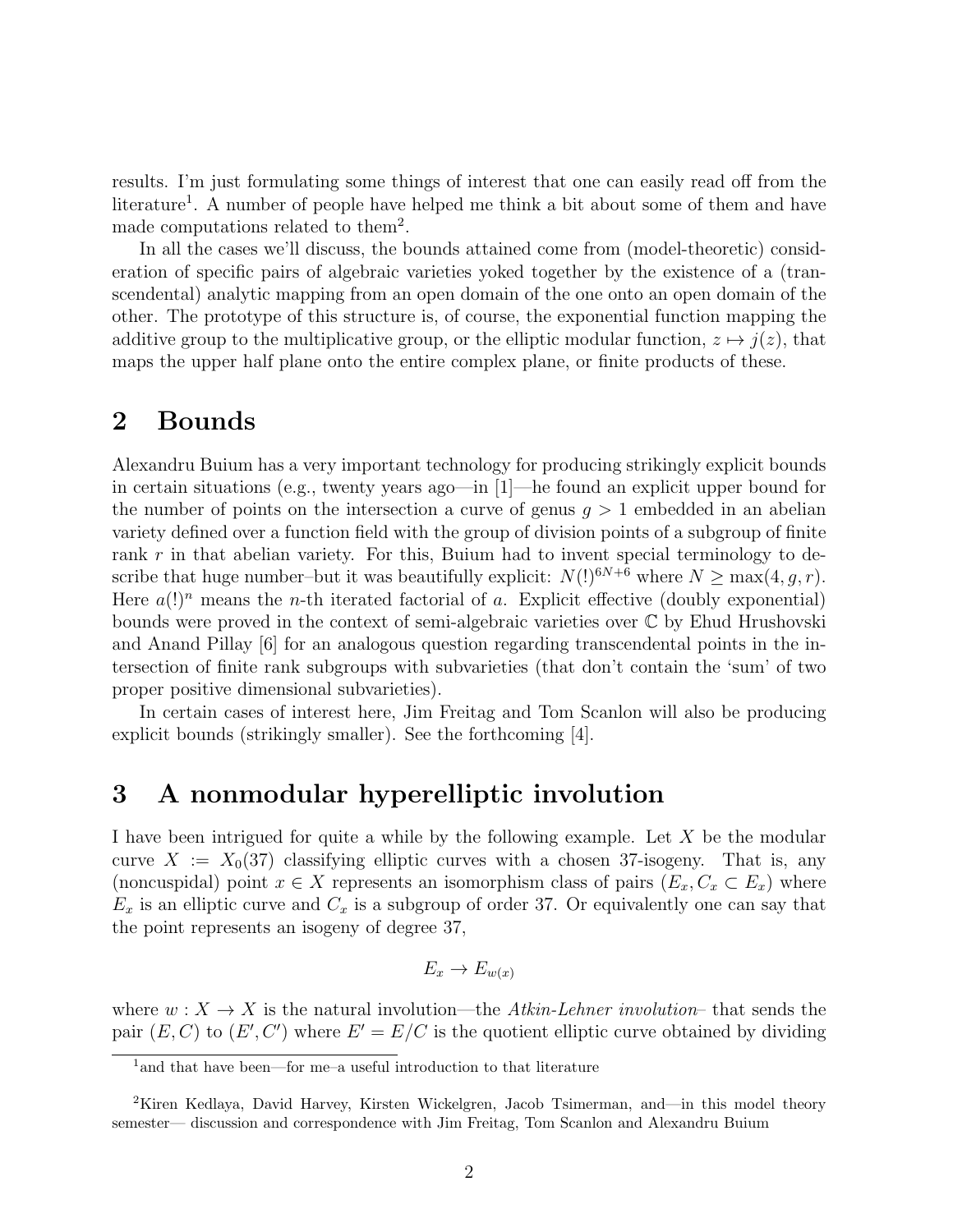by C, the cyclic group of order 37; and where  $C' = E[37]/C$ . That is, C' is the cyclic group of order 37 in  $E'$  given by the quotient of the group  $E[37]$  of all 37-torsion of  $E$ , by C.

The modular curve  $X$  is of genus two, so there is also a hyperelliptic involution

$$
\alpha: X \to X.
$$

This automorphism  $\alpha$  is defined over Q and is a natural map having a perfectly nice algebrogeometric interpretation, and commutes with the Atkin-Lehner involution  $w: X \to X$ . But the reason for my focusing on  $\alpha$  is that it is important for the diophantine analysis of this curve over Q and yet (or I might say: because) it seems to ignore the rest of the "modular structure" (Its graph is not "weakly special" in the product  $X_0(37) \times X_0(37)$ .) The involution  $\alpha$  even destroys the distinction between cuspidal and noncuspidal points. There are two cusps  $0, \infty$  in X and the image of this set of cusps under the involution  $\alpha$ consists of two noncuspidal points, interchanged by the Atkin-Lehner operator. These two points classify a certain 37-isogeny  $E \to E'$  and its dual  $E' \to E$ , these being the only 37-isogenies defined over Q. It is natural to ask: what does this automorphism  $\alpha$  do to the rest of the Hecke orbit partition of  $X_0(37)$ ? For example, does it have the following extremely transverse property:

Question 3.1. Is  $|\alpha(Hx) \cap H\alpha(x)| \leq 2$  for all  $x \in X$ ?

### 4 The general set-up

Let  $X = \mathcal{H}/\Gamma \cup \{\text{cusps}\}\$ be a modular curve with  $\Gamma \subset GL_2(\mathbb{Z})$  some congruence subgroup (e.g.,  $X = X(N)$ , or  $X_0(N)$ , etc.). For  $x \in X(\mathbb{C})$  denote by  $Hx \subset X(\mathbb{C})$  its full Hecke orbit, meaning the set of points of  $X(\mathbb{C})$  achievable by iterated application—starting from the point x— of the Hecke operators  $T_p$  for prime numbers p not dividing the level of Γ and the operators  $U_p$  when they exist. To the points of  $Hx$  will correspond elliptic curves with the sort of level structure classified by  $X$  that are isogenous to the elliptic curve that corresponds to the point x. The Hecke orbits partition  $X(\mathbb{C})$  into equivalence classes that are each countably infinite for noncuspidal points (and finite for the cusps). In a sense, the quotient by this equivalence relation is a parameter space representing isogeny classes of elliptic curves with the relevant level structure.

Let  $\alpha: X \to X$  be an automorphism that *does not preserve the cusps*. For the moment, we'll assume that  $\alpha$  is defined over some number field. How does  $\alpha$  behave vis a vis the structure defined by Hecke orbits? That is, how does the image of Hecke orbits of  $X(\mathbf{C})$ under the automorphism  $\alpha$  relate to the Hecke orbit partition?

Here is convenient terminology for the intersection of the Hecke orbit of  $\alpha(x)$  and image under  $\alpha$  of the Hecke orbit of x:

Definition 4.1. The (Hecke)  $\alpha$ -inter-orbit of the point x in X is the subset:

$$
H_X(\alpha, x) = H(\alpha, x) := \alpha(Hx) \cap H\alpha(x) \subset X(\mathbb{C}).
$$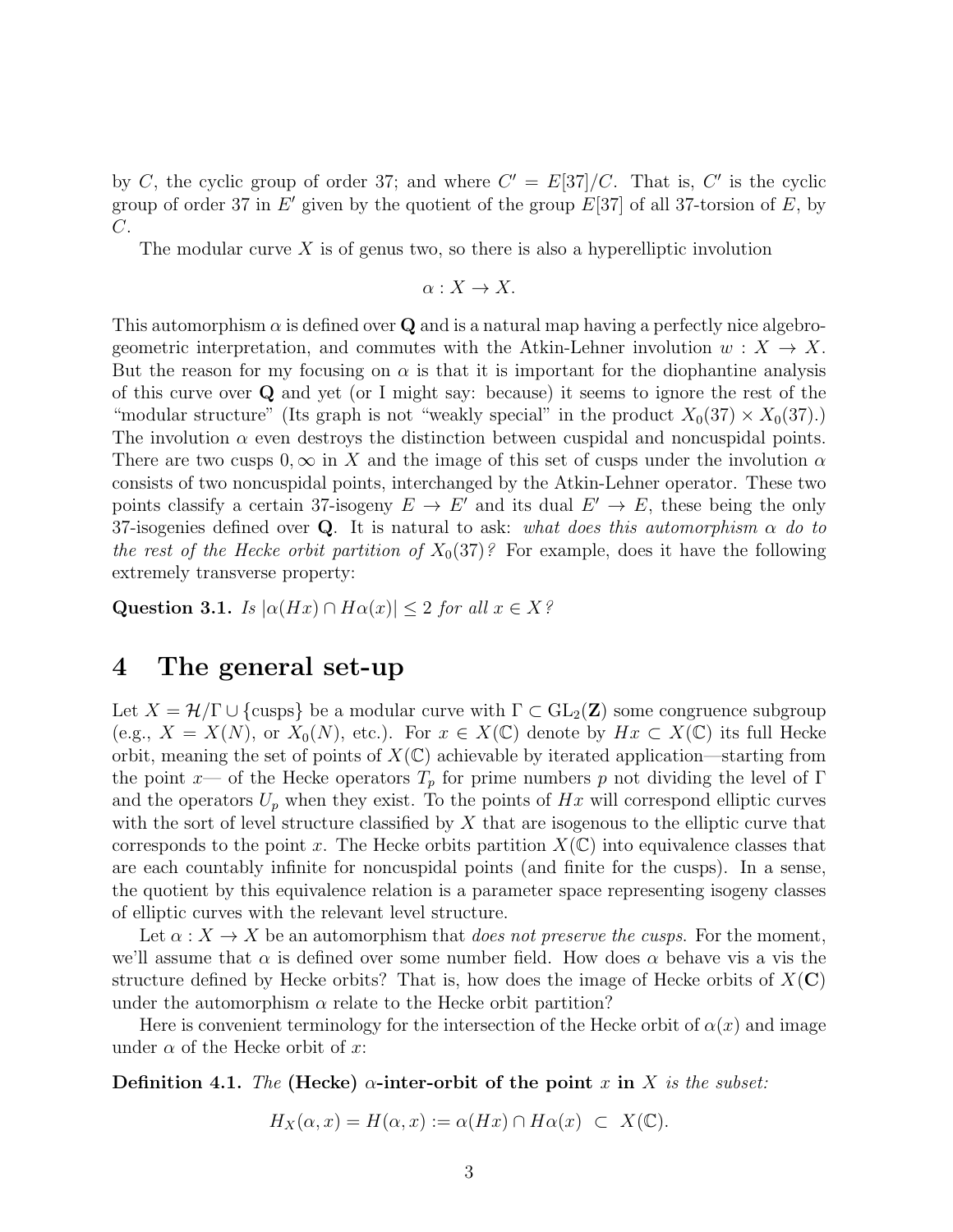## 5 Basic questions

#### 1. Is  $H_X(\alpha, x)$  finite?

The answer is yes, as can be seen from the model-theoretic literature. More about that below, but see especially [15] and also Martin Orr's [8]. I'm very grateful to Jacob Tsimerman for enlightening conversations we had about this problem and for suggesting Orr's article. In [8] a significantly more extensive, and related, theorem is proved:

**Theorem 5.1.** Let Y be any 'non-special' algebraic curve in  $A<sub>g</sub>$ , the moduli space of principally polarized abelian varieties. Then the intersection of Y with any isogeny class of abelian varieties represented by  $A<sub>g</sub>$  is finite.

The fact that Hecke inter-orbits are finite tells us that the curve  $Y_{\alpha}$  given by the graph of  $\alpha$  in  $X \times X$  can be thought of as parameterizing a certain family of isogeny classes of elliptic curves—with finite ambiguity.

Explicit bounds of any sort—even those like the ones in section 2—expressing specific dependence on the variables  $\alpha$  and x would be interesting. For example:

2. Is  $|H_X(\alpha, x)|$  bounded, by an upper bound  $B_X$  dependent only on X and not on x or  $\alpha$  (satisfying our hypotheses; i.e., not preserving cusps)?

I don't know the answer.

3. If  $x \in X(\mathbb{C})$  and  $\alpha$  are transcendental, is  $|H_X(\alpha, x)|$  bounded, by an upper bound  $B_X$  dependent only on X and not on x or  $\alpha$  (satisfying our hypotheses; i.e., not preserving cusps)?

The answer here is yes, by a recent theorem of Freitag and Scanlon. The bound  $B_X$ can be taken to be a simple utterly explicit function of the genus of  $X$  and the index of Γ.

4. Let p be a prime number (say not dividing the level of X) and consider  $X(\bar{\mathbf{F}}_p)$ . Is  $H_X(\alpha, x)$  finite?

I don't know the answer. But it is not inconceivable that there is an affirmative answer to this. Here's a heuristic reason why. Let  $q = p^n$ . Let  $X_j \text{Spec}(\mathbf{F}_q)$  be the pull-back of a modular curve (of level, say, prime to p). We'll be taking  $q \gg 0$ . We have

$$
|X(\mathbf{F}_q)| = O(q),
$$

and noting—by Honda-Tate, that there are  $O(q^{1/2})$  isogeny classes represented by the points in  $X(\mathbf{F}_q)$ . On the average, therefore, there are  $O(q^{1/2})$  elements in each isogeny class. So, if we have an automorphism  $\alpha : X \to X$  that we think of as randomly permuting the  $O(q)$  points of  $X(\mathbf{F}_q)$ , then—by this very vague heuristic on the average there should be  $O(1)$  points in the intersection of any  $\alpha(Hx)$  and  $H\alpha(x)$ , i.e.,  $|H(\alpha, x)|$  should have a finite average, independent of q.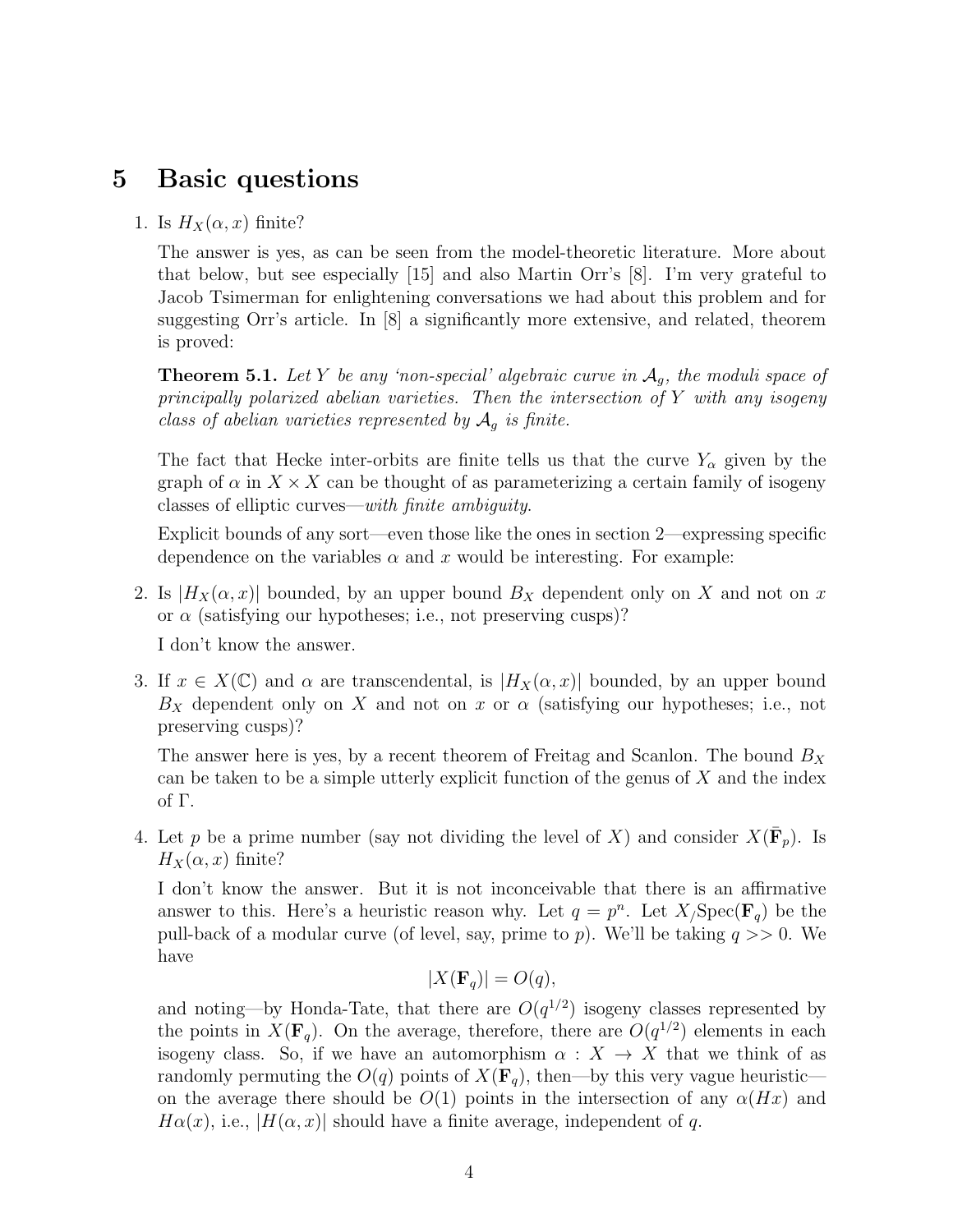# 6 General background about isogenies and Galois action

If k is a finite field, or a number field, the *isogeny-class* of an abelian variety over k is determined by the associated  $\ell$ -adic Galois representation on  $\ell$ -power torsion points ( for  $\ell$  different from the characteristic of k) thanks to classical results of Tate, and Faltings, respectively. In the finite field case, then, complete knowledge of the isogeny class over the algebraic closure of the finite field is given by a finite collection of Weil numbers (taken up to multiplication by roots of unity).

This is in curious contrast to the information required in order to pin down the precise isomorphism-class of the abelian variety over the algebraic closure of the finite field.

When is it the case that knowing the isogeny-classes of two abelian varieties that are connected by a well-defined recipe, pins down—or at least pins down with finite ambiguity—the isomorphism classes of both?

If the abelian varieties are over a number field, this type of 'knowledge' is equivalent to knowing two Galois representations plus that 'well-defined recipe.' Thinking of it this way puts it—very very vaguely!— into the perspective of general anabelian questions that ask whether curves or varieties can be pinned down in their isomorphism class by Galois representations (this is usually phrased in terms of the natural representation on the fundamental group or some quotient of it).

# 7 Some ingredients in the proof of finiteness of Hecke inter-orbits

Daniel Bertrand tells me that given the history of the evolution of the technique of proof here, one might call the underlying basic strategy *Pila-Zannier's Strategy* (see [11]). Here I want to recall Tom Scanlon's recent MSRI lecture on o-minimal structures related to algebraic group actions. The format, well known to people in this room, is that we have two algebraic varieties (I'll call them "upstairs" and "downstairs") with an algebraic group acting 'upstairs' and such that there are open analytic domains both upstairs and downstairs where the downstairs analytic domain is the quotient of the upstairs analytic domain by the action of a discrete subgroup of the algebraic group. BUT, the magic here is that one also has an o-minimal  $\mathbf{R}_{an,exp}$  structure giving powerful control of the upstairs  $\mathbf{R}$ -semialgebraic geometry and its relation to both up-and-downstairs complex algebraic geometry. Here is what we have specifically:

Let  $X = \mathcal{H}/\Gamma \cup \{\text{cusps}\}\$ be a modular curve with  $\Gamma \subset GL_2(\mathbb{Z})$  as in section 4. Consider the group scheme  $G := GL_2 \times GL_2$  (over **Z**) and have it act coordinate-wise in the product  $\mathbf{P}^1 \times \mathbf{P}^1$ . In the underlying complex analytic manifold of  $\mathbf{P}^1 \times \mathbf{P}^1$ , we have:

• the open analytic domain given by the product of two copies of the upper-half-plane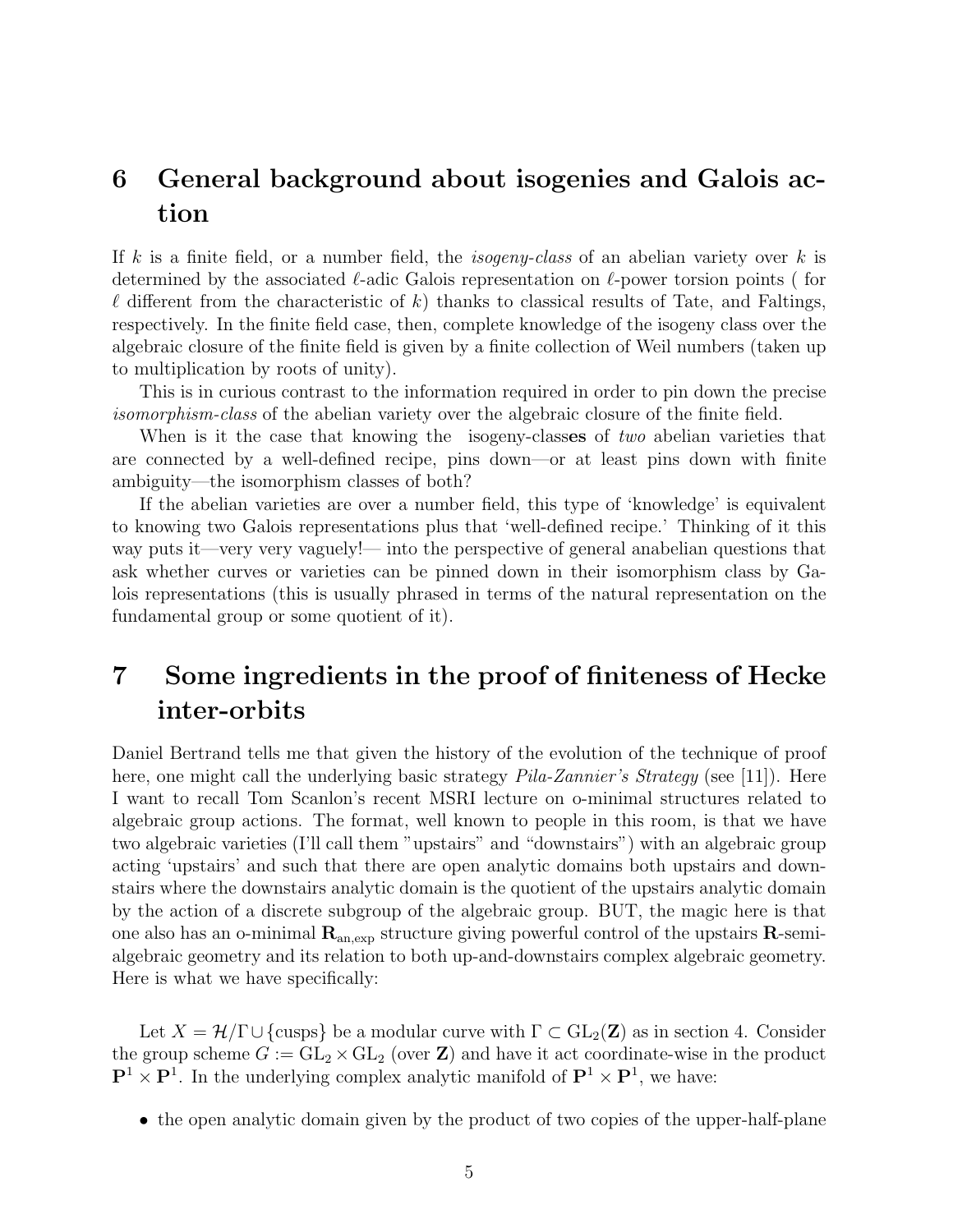$\mathcal{H} \times \mathcal{H},$ 

- the restriction of the above action on  $\mathbf{P}^1 \times \mathbf{P}^1$  to yield the natural action of  $G(\mathbf{R})$ on  $\mathcal{H} \times \mathcal{H}$ —rendering  $\mathcal{H} \times \mathcal{H}$  a homogenous space for  $G(\mathbf{R})$ . This action restricts to
- the bi-Hecke orbit' natural action of  $G(\mathbf{Q})$  on  $\mathcal{H} \times \mathcal{H}$ , which in turn restricts to
- the discrete action of  $\Gamma \times \Gamma$  on  $\mathcal{H} \times \mathcal{H}$ , and finally we have
- $\mathcal{F} \subset \mathcal{H} \times \mathcal{H}$ , a fundamental domain for this latter action.

$$
\mathcal{H} \times \mathcal{H} \xrightarrow{\supset} \mathcal{F}
$$
\n
$$
\downarrow_{\pi} \qquad \qquad \downarrow_{\pi_{\mathcal{F}}}
$$
\n
$$
\mathcal{H}/\Gamma \times \mathcal{H}/\Gamma \xrightarrow{\subseteq} X \times X
$$

Here  $\pi_F$  is  $\pi$  restricted to F. As already mentioned, the action of  $G(\mathbf{Q})$  on points  $z = (z_1, z_2)$  in  $\mathcal{H} \times \mathcal{H}$  relates to the Hecke orbits of the points  $x_1, x_2 \in X(\mathbb{C})$ , where  $x = (x_1, x_2) = \pi(z_1, z_2) \in X \times X$ . To make the connection more specific, for  $n \geq 1$ , let  $G(\mathbf{Q})_n \subset G(\mathbf{Q})$  denote the elements of  $G(\mathbf{Q}) \subset M_2(\mathbf{Q}) \times M_2(\mathbf{Q})$  consisting of those pairs (in  $G(Q)$ ) of matrices which have the property that their  $4+4$  entries, when taken projectively as a point in the bi-projective space  $\mathbf{P}^1(\mathbf{Q}) \times \mathbf{P}^1(\mathbf{Q})$ , has (standard, multiplicative) height equal to n.

We have:

$$
G(\mathbf{Q}) = \sqcup_{n=1}^{\infty} G(\mathbf{Q})_n,
$$

and

$$
\pi(G(\mathbf{Q}) \cdot z) = Hx_1 \times Hx_2 \subset X(\mathbf{C}) \times X(\mathbf{C}).
$$

Now let's bring  $\alpha$  into the picture by considering its graph,  $Y_{\alpha}$ , viewed as a curve in  $X \times X$ ,

$$
Y_{\alpha}(\mathbb{C}) := \{ y = (x, \alpha(x)) \mid \text{ where } x \in X(\mathbb{C}) \}.
$$

Form its inverse image in F under the projection mapping  $\pi_F$ :

$$
Z = Z_{\alpha} := \pi_{\mathcal{F}}^{-1} Y_{\alpha}(\mathbb{C}),
$$

so we have the diagram:

$$
\mathcal{H} \times \mathcal{H} \xrightarrow{\supset} \mathcal{F} \xrightarrow{\supset} Z_{\alpha}
$$
\n
$$
\downarrow_{\pi} \qquad \qquad \downarrow_{\pi} \qquad \qquad \downarrow_{\pi}
$$
\n
$$
\mathcal{H}/\Gamma \times \mathcal{H}/\Gamma \xrightarrow{\subset} X \times X \xrightarrow{\supset} Y_{\alpha}(\mathbb{C}).
$$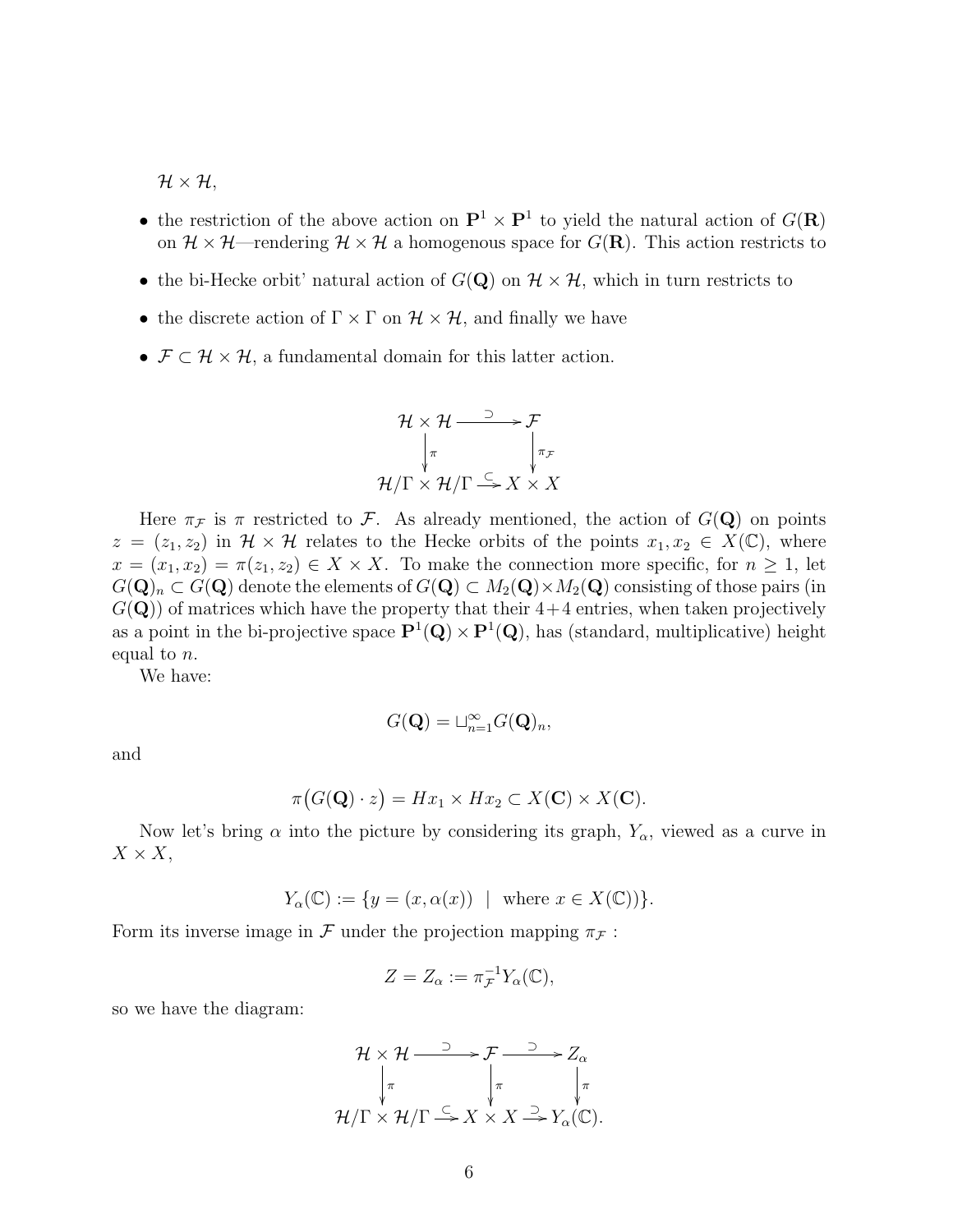Here  $Z_{\alpha}$  is an analytic one-dimensional manifold (perhaps with boundary) in F. Since  $\alpha$  doesn't preserve cusps, it follows that  $Y_{\alpha}$  is not 'special' and from the work of Ullmo and Yafaev ([15]) one concludes that  $Z_{\alpha}$  contains no real semi-algebraic arc.

Consider a point  $y = (x, \alpha(x)) \in Y_\alpha(\mathbb{C})$  such that neither x nor  $\alpha(x)$  is a cusp. Then there is a point  $z \in Z_\alpha$  such that  $\pi_{\mathcal{F}}(z) = x$ .

Consider

$$
\pi_{\mathcal{F}}\big((G(\mathbf{Q})\cdot z)\cap Z\big),\
$$

which is just

 ${(h_1x, h_2\alpha(x)) \mid \alpha(h_1(x)) = h_2\alpha(x)) \mid h_1, h_2$  ranging through all Hecke operators  $= H(\alpha, x)$ ,

i.e., we have that  $\pi_F$  sends  $(G(\mathbf{Q}) \cdot z) \cap Z$  onto  $H(\alpha, x)$ , and therefore the partition

$$
(G(\mathbf{Q}) \cdot z) \cap Z = \sqcup_{n=1}^{\infty} (G(\mathbf{Q})_n \cdot z) \cap Z,
$$

induces a corresponding partition on  $H(\alpha, x)$  after projection via  $\pi_{\mathcal{F}}$ :

$$
(G(\mathbf{Q})_n \cdot z) \cap Z \stackrel{\subset}{\longrightarrow} (G(\mathbf{Q}) \cdot z) \cap Z \stackrel{\subset}{\longrightarrow} \mathcal{F}
$$
  
\n
$$
\downarrow_{\pi_{\mathcal{F}}} \qquad \qquad \downarrow_{\pi_{\mathcal{F}}} \qquad \qquad \downarrow_{\pi_{\mathcal{F}}} \qquad \qquad \downarrow_{\pi_{\mathcal{F}}} \qquad \qquad \downarrow_{\pi_{\mathcal{F}}} \qquad \qquad \downarrow_{\pi_{\mathcal{F}}} \qquad \qquad H(\alpha, x)_n \stackrel{\subset}{\longrightarrow} X \times X.
$$

Finiteness of  $H(\alpha, x)$  will follow from the following upper and lower bounds for  $H(\alpha, x)_n$ :

• There is a positive number  $d := d(\alpha, x) > 0$  such that for any n for which  $|H(\alpha, x)_n| >$ 0 we have the lower bound  $|H(\alpha, x)_n| >> n^d$  (see 7.1, 7.2, 7.3 below)

and

•  $|H(\alpha, x)_n| << n^{\epsilon}$  for any  $\epsilon > 0$  (see 7.4 and 7.5 below).

#### 7.1 Galois orbits  $\implies$  bounds for  $H(\alpha, x)_n$ .

**Lemma 7.1.** There exists a number  $d > 0$  such that for  $n >>_d 0$ , either  $H(\alpha, x)_n$  is empty, or else

$$
|H(\alpha, x)_n| \quad > \quad n^d.
$$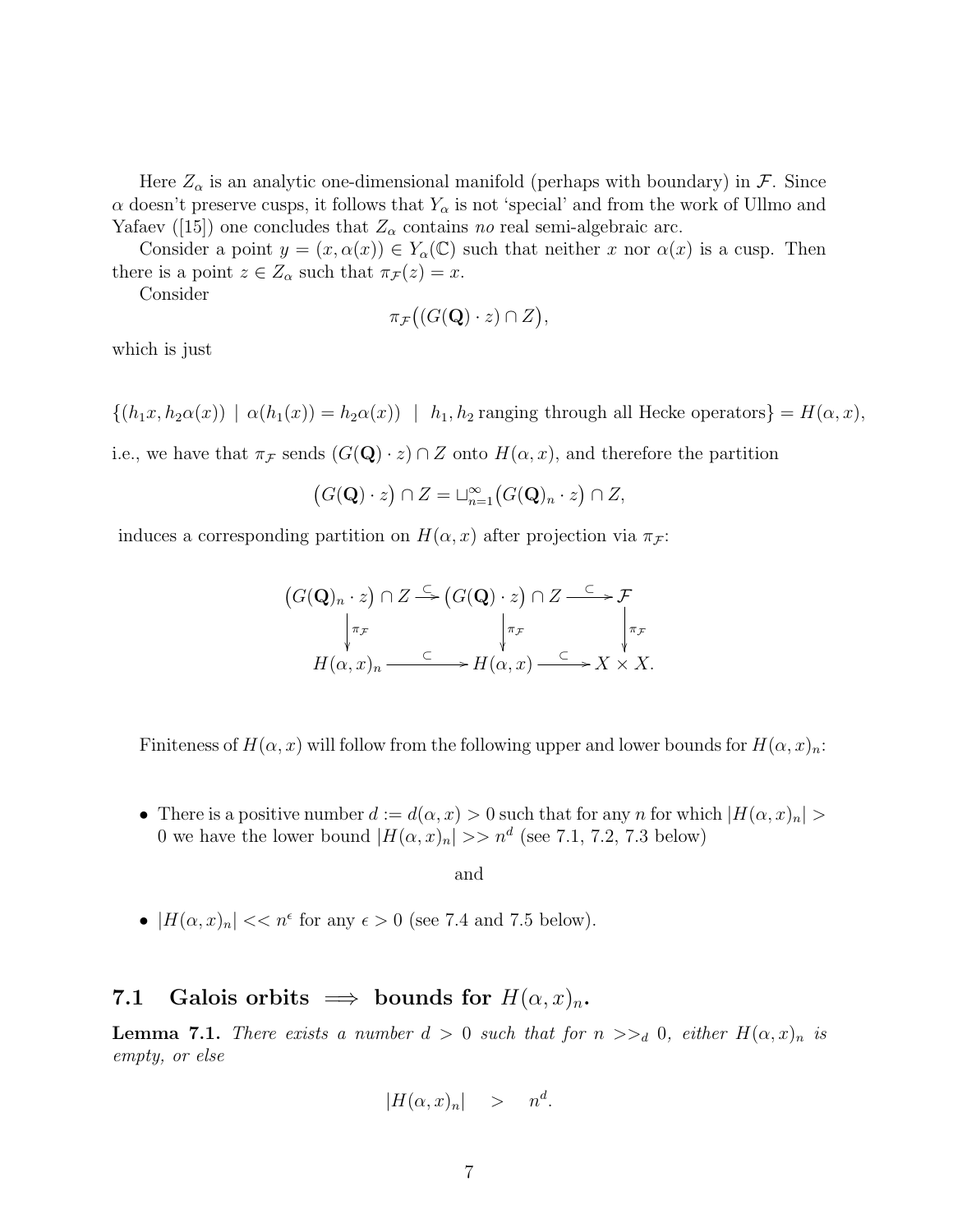In the proof of Lemma 7.1 one might distinguish between two cases:

- the point  $x \in X(\mathbb{C})$  is defined over an algebraic number field K, or
- the point  $x$  is transcendental,

for they do lead to different types of (proved) bounds.

#### 7.2 The Algebraic Case

If  $x = (x_1, x_2)$  is algebraic, and noting that the index n of  $H(\alpha, x)_n$  is sufficiently closely related to the degree of isogeny between the elliptic curve representing the point  $x_1$  (respectively  $x_2$ ) and and the elliptic curves representing the points  $\xi_1$  (respectively  $\xi_2$ ) for elements  $(\xi_1, \xi_2) \in H(\alpha, x)_n$ . Since we also assumed that the automorphism  $\alpha$ itself is algebraic, one can use the classical study of Galois actions on CM elliptic curves, or–in the non-CM case, the theorem of Serre  $[14]$ <sup>3</sup> about the relative fullness of action of Galois on torsion points of elliptic curves defined over number fields to get—for an appropriate positive number  $d$ —an  $n^d$  lower bound on the size of any Galois orbit of any point  $(\xi_1, \xi_2) \in H(\alpha, x)_n$ .

What is behind this connection between *degree of isogeny* and *Galois orbit* is the following simple computation—simple thought, really; it's not much of a computation. If E is an elliptic curve over a number field  $K \subset \mathbf{Q}$ , and  $E[n] \simeq \mathbf{Z}/n\mathbf{Z} \times \mathbf{Z}/n\mathbf{Z}$  denotes the finite  $G_K := \text{Gal}(\bar{\mathbf{Q}}/K)$  module given by the kernel of multiplication by n in  $E(\bar{\mathbf{Q}})$ , then the set of cyclic degree n isogenies of  $E$  is in one: one correspondence with the set of all cyclic subgroups of order n in  $\mathbf{Z}/n\mathbf{Z} \times \mathbf{Z}/n\mathbf{Z} \simeq E[n]$ . This latter set is of cardinality  $n + o(n)$ and forms a single orbit under the natural action of  $PGL_2(\mathbf{Z}/n\mathbf{Z})$ . So, if, as n tends to infinity, the image of  $G_K$  in  $PGL_2(\mathbf{Z}/n\mathbf{Z})$  is of index admitting a finite upper bound b we get that the size of a  $G_K$ -orbit of an isogeny of degree n is  $\geq n/b$  for  $n >> 0$ .

Of course, there may be no points at all in  $H(\alpha, x)_n$ . This gives Lemma 7.1.

#### 7.3 The Transcendental Case

In fact, one has a fairly similar proof if  $x$  is transcendental! This uses the standard technique of, for example, dealing with elliptic curves—say—of the form  $E: y^2 = x^3 +$  $\pi x + e$ . Now assume, for fun, that  $\pi$  and e are independent transcendental numbers. To keep from being hypnotized by their lore, the situation is best psychologically dealt

 $3$ One also can use the Masser-Wüstholz isogeny theorem for abelian varieties [7]:

**Theorem 7.2.** Let Aand B be principally polarised abelian varieties over a number field  $K$ . Suppose that there exists some isogeny  $A \to B$ . Then there is an isogeny  $A \to B$  of degree at most c max( $[K: \mathbf{Q}], h(A)$ )<sup> $\kappa$ </sup> where c and  $\kappa$  are constants depending only on the dimension of A.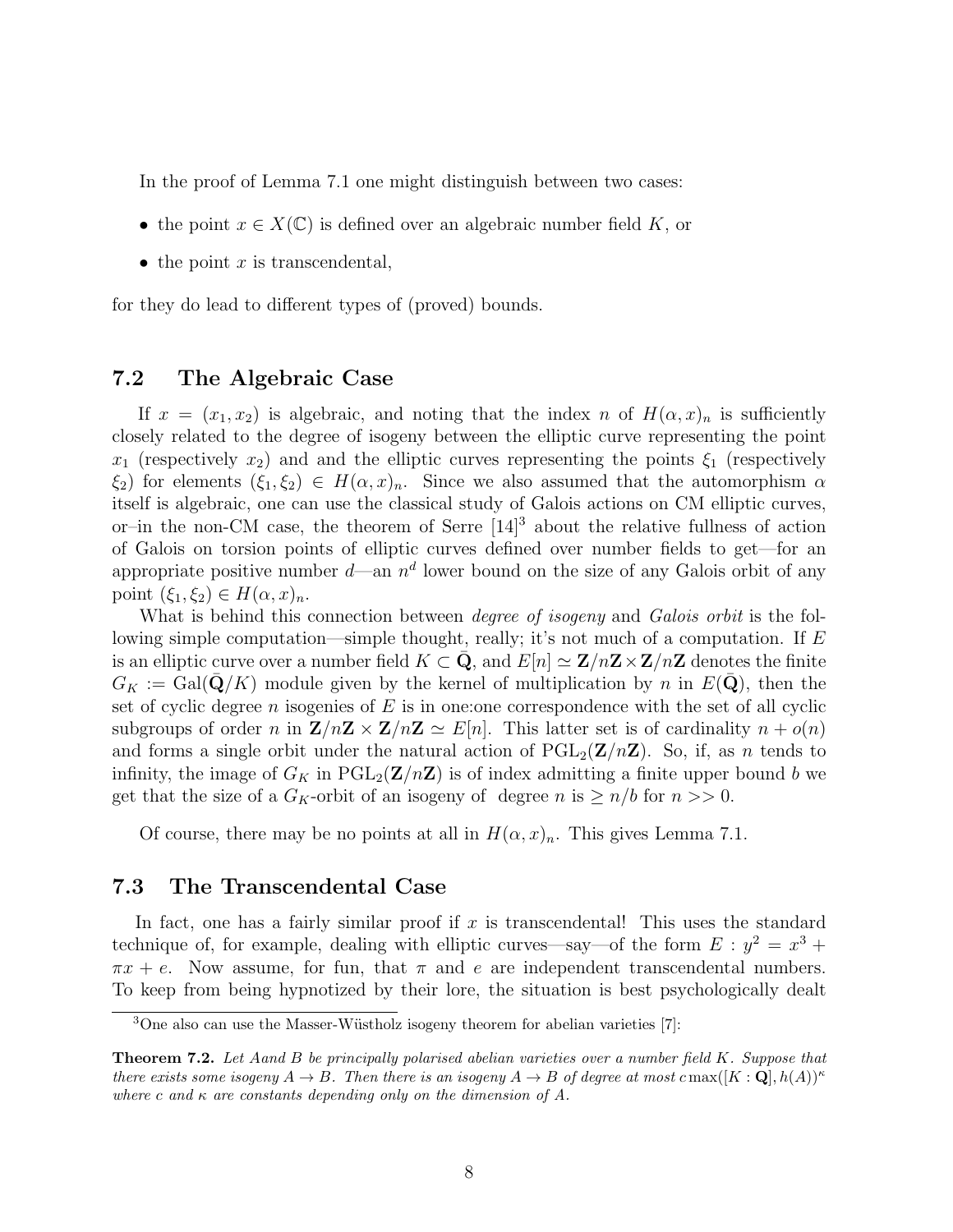with by just renaming the transcendentals  $\pi$  and e (call them, say, u and v) and noting that you now have a perfect algebraic replica of your elliptic curve given by the equation  $y^2 = x^3 + ux + v$  which can be comfortably viewed as a two-parameter family of elliptic curves, the parameters being  $(u, v)$ . We get a member of that family for any specialization of the variables u and v leading to a cubic equation with nonvanishing discriminant  $\Delta =$  $-4u^3 - 27v^2$ . This particular example, then, forms a family  $E \to S$  of elliptic curves over  $S := \text{Spec}(\mathbf{Z}[u, v, \Delta^{-1}])$ . The initial elliptic curve is now conceived as just the specialization of this family gotten by sending  $(u, v)$  to  $(\pi, e)$ . But after all, how drastically specialized can it be, with its transcendental, and independent, coefficients?

Passing to a generic point one gets  $y^2 = x^3 + ux + v$  over  $\mathbf{Q}(u, v)$  and since the absolute Galois group of  $\mathbf{Q}(u, v)$  is substantial, you continue to work, as in the algebraic case. But this time, you must use a version of Masser-Wüstholz 's isogeny theorem [7] valid for finitely generated fields. This is done fairly explicitly in section 5 of Orr's [8].

#### 7.4 Consequences of the Pila-Wilkie and Pila Theorems

Here we must deal with definable blocks which—for this context— let us mean either points or definable positive dimensional subsets of semi-algebraic sets in  $\mathbb{R}^4 \supset \mathcal{H} \times \mathcal{H}$  this latter type of 'block' I'll refer to as an honest block. Although I'd like to understand this, and I don't yet, using either [9], or Proposition 5.1 of [12] or Proposition 5.2 of [13], we get that the analytic manifold  $Z$  does not contain any honest blocks. This is because, if so,  $Z$ would be algebraic and by the Ullmo-Yafaev result [15] quoted earlier—plus our hypothesis on  $\alpha$ —this is not the case.

But we also get the following corollary of Pila-Wilkie's Theorem, [10], as formulated by Pila; see especially Martin Orr's [8].

**Lemma 7.3.** For any  $\epsilon > 0$  and  $n >>_{\epsilon} 0$ , then

$$
\cup_{k\leq n} \big(G(\mathbf{Q})_k \cdot z\big) \cap Z_\alpha
$$

is contained in at most  $n^{\epsilon}$  definable blocks.

Putting the above together, Z would contain an honest block and then be algebraic (by  $[9]$  and Prop. 5.1 of  $[12]$ ) which it is not.

Corollary 7.4.  $H(\alpha, x)$  is finite.

**Proof:** Comparing upper and lower bounds, it is clear that there must be at least one honest block in Z if  $H(\alpha, x)_n$  were nonempty for infinitely many n.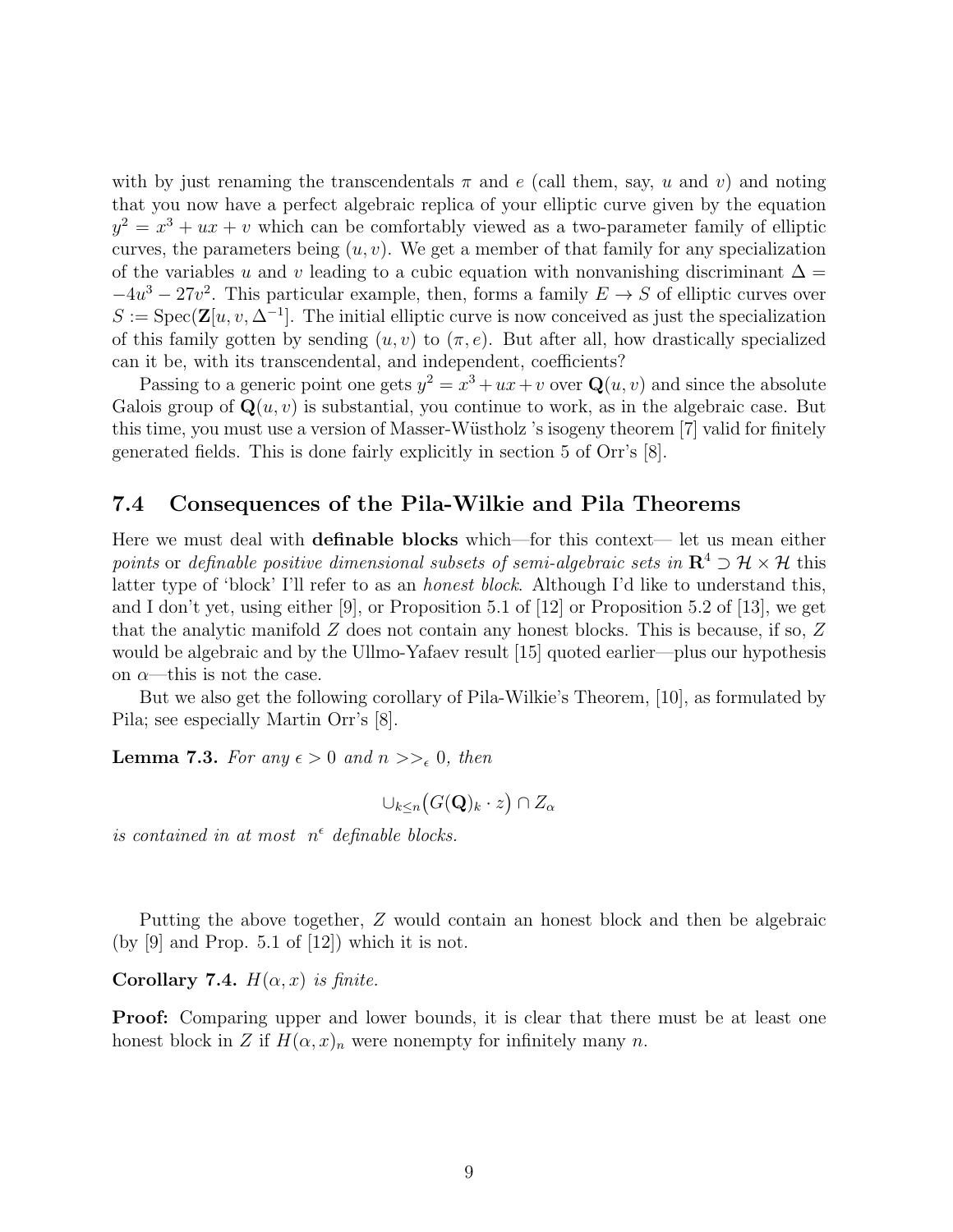#### 7.5 The Transcendental Case revisited

The families  $E \to S$  we produce from such transcendental points  $x \in X$  give us a variation of Hodge structure over the parameter space  $S \otimes \mathbb{C}$ , and related to this: there are corresponding 'Picard-Fuchs equations.' One has the Hodge filtration on  $H_{DR}(E/S)$  viewed as a flag of vector bundles over  $S$  and the comparison theorem with singular cohomology provides us with a connection on the vector bundle over  $S \otimes \mathbb{C}$ . This connects with the manner in which Freitag and Scanlon re-express Hecke orbits in terms of a differential algebraic structure on the third jet spaces related to the modular curve X, and (using  $|6|$ ) view  $H(\alpha, x)$  as the K-valued points of a differential algebraic variety (call it  $V_{\text{F-S},X}(\alpha, x)$ ) whose equations are given fairly explicitly and whose degree one can bound, via nothing more complicated than Bezout's Theorem. Moreover—thanks to Orr's finiteness theorem and the identification of the Hecke  $\alpha$ -inter-orbit of x with  $V = V_{F-S,X}(\alpha, x)(\mathbb{C})$ , the algebraic variety V is consequently zero-dimensional, so one gets an actual numerical bound directly from its degree.

### 8 A more general question about abelian varieties

Take two Shimura varieties  $X, Y$ , classifying abelian varieties of specific types (with specified choices of additional structure) and a mapping  $f : X \to Y$  (sending X onto its image in Y by a finite morphism) that does not respect the Shimura variety structures of X and Y. More precisely, assume that the graph of f in  $X \times Y$  contains no positive dimensional 'weakly special subvarieties' of the Shimura variety  $X \times Y$ .

Given a point  $x \in X$  that 'classifies' an abelian variety  $A_x$  let  $H_{\{X\}}(x)$  be the subset of points  $\{x'\}$  in the Shimura variety X that classify abelian varieties  $A_{x'}$  isogenous to  $A_x$ . Consider, now the image  $f(H_{\{X\}}(x)) \subset Y$  and, again, we would like theorems that guarantee that  $H_{\{Y\}}(f(x') \cap f(H_{\{X\}}(x')))$  is finite for any  $x' \in H_{\{X\}}(x)$ . Here  $H_{\{Y\}}(f(x'))$ is the full Hecke orbit of  $f(x')$  in the Shimura variety Y. What types of upper bounds can one expect?

This question is phrased about the graph  $\Gamma_f$  of the function f in  $Z := X \times Y$  and its relation to the partition of  $X \times Y$  into subsets that give full Hecke orbits

$$
H_{\{X\}}(x) \times H_{\{Y\}}(y).
$$

In the same spirit, but more generally, one might ask, for any point  $z$  in any non-weakly special irreducible algebraic curve contained in a Shimura variety,  $\Gamma \subset Z$ , what can be said about upper bounds for

$$
|H_{\{Z\}}(z) \cap \Gamma|?
$$

This intersection is shown to be finite in [8]. That is, when the Shimura variety represents abelian varieties with extra structure, we have: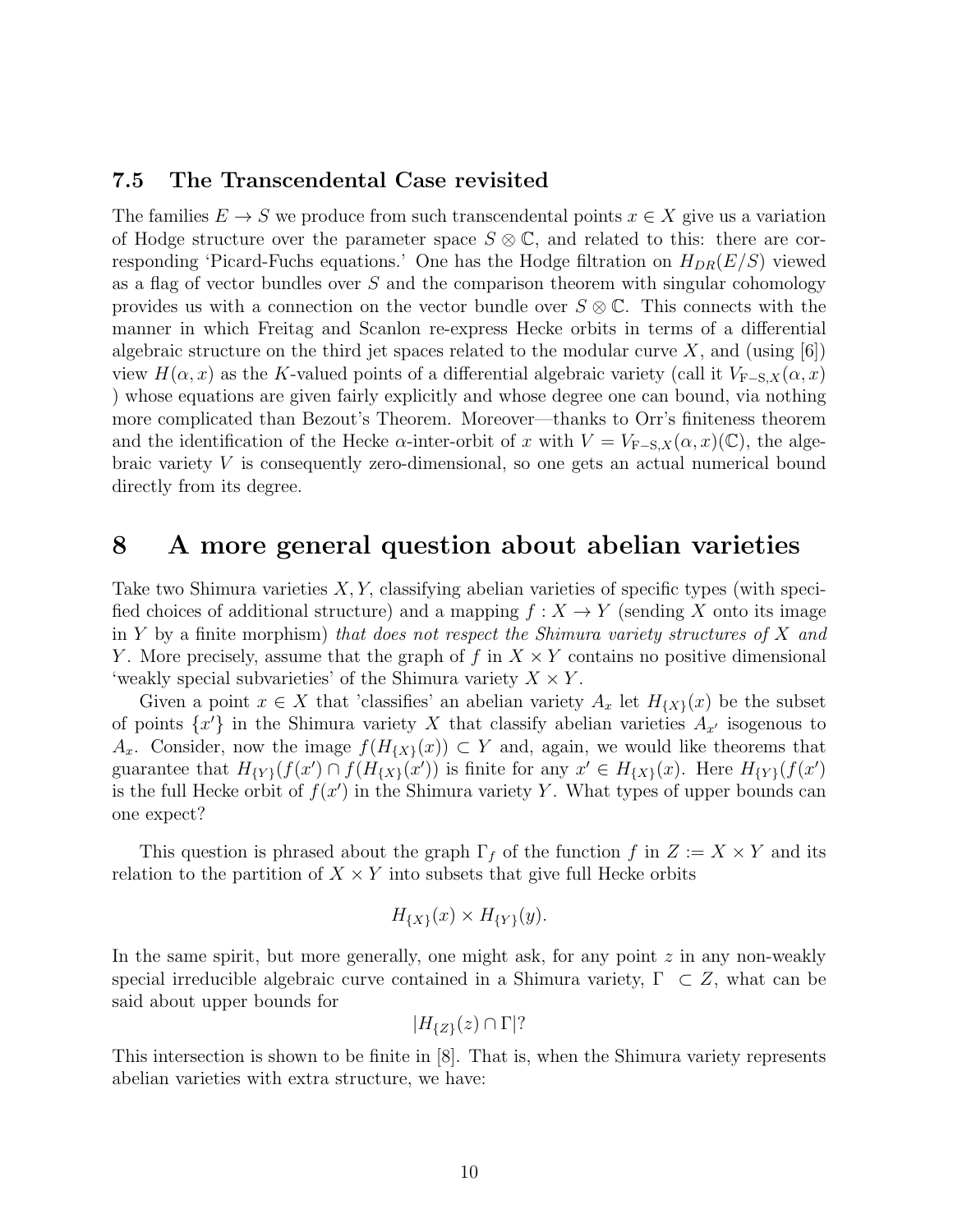**Theorem 8.1.** (Orr; [8]) If the curve  $\Gamma$  is not weakly special, for any abelian variety (with extra structure)  $A_z$  'classified by' a point  $z \in \Gamma(\mathbb{C})$  there are only finitely many abelian varieties  $A_{z'}$  classified by points  $z' \in \Gamma(\mathbb{C})$  that are isogenous to  $A_{z}$ .

A variant would be to ask the same type of finiteness questions, with bounds, for  $\ell$ -power isogenies for a given prime  $\ell$ . This connects to:

# 9 Isogeny classes of abelian varieties constructed from elliptic curves

Here is just one specific example of such a construction.

Let E be an elliptic curve over an algebraically closed field k. Let  $m, n > 1$  be numbers prime to the characteristic of k and  $P_n$  a choice of n-division polynomial for E (unique up to nonzero scalar multiple). So  $P_n$  has a pole of order  $n^2 - 1$  at the origin and simple zeroes at each point of  $E(\mathbb{C})$  of order n and is regular elsewhere. Let  $\psi_{m,n}: C_{m,n} \to E$  be the (smooth projective) curve  $C_{m,n}(E)$  obtained by extracting an m-th root of  $P_n$ , and let  $A_{m,n}(E)$  denote the quotient:

$$
0 \to Pic^0(E) \to Pic^0(C_{m,n}(E)) \to A_{m,n}(E) \to 0.
$$

The rule that sends  $E \mapsto A_{m,n}(E)$  can be construed to be a morphism  $\phi_{m,n} : X \to Y$ where  $X$  is the moduli stack classifying elliptic curves, and  $Y$  the Shimura variety that classifies the type of abelian varieties that this  $\{m, n\}$ -construction provides.

**Definition 9.1.** The abelian variety  $A_{m,n}(E)$  is called the  $\{m,n\}$ -abelian variety constructed from E.

What can one say about  $|H_{\{Y\}} \phi_{m,n}(x) \cap \phi_{m,n}(H_{\{X\}}x)|$  for points  $x \in X$ ?<sup>4</sup>

Or, what amounts to the same question, we merely consider the rule sending  $E \mapsto$  $Pic^{0}(C_{m,n}(E))$  viewed as a morphism  $f_{m,n}: X \to \mathcal{A}_{g}$ , the moduli space of principally polarized abelian varieties of dimension  $g = g(m, n) = \frac{1}{2}((m - 1)n^2 - d + 3)$ , where  $d := q.c.d(m, n^2 - 1).$ 

Question 9.1. For which pairs  $m, n > 1$  -if any is the image of this morphism  $f_{m,n}$ weakly special?

<sup>4</sup> I'm thankful to Kirsten Wickelgren, David Harvey, and Kirin Kedlaya, for discussions—some years ago—about concrete aspects of this problem, and specific computations over finite fields.